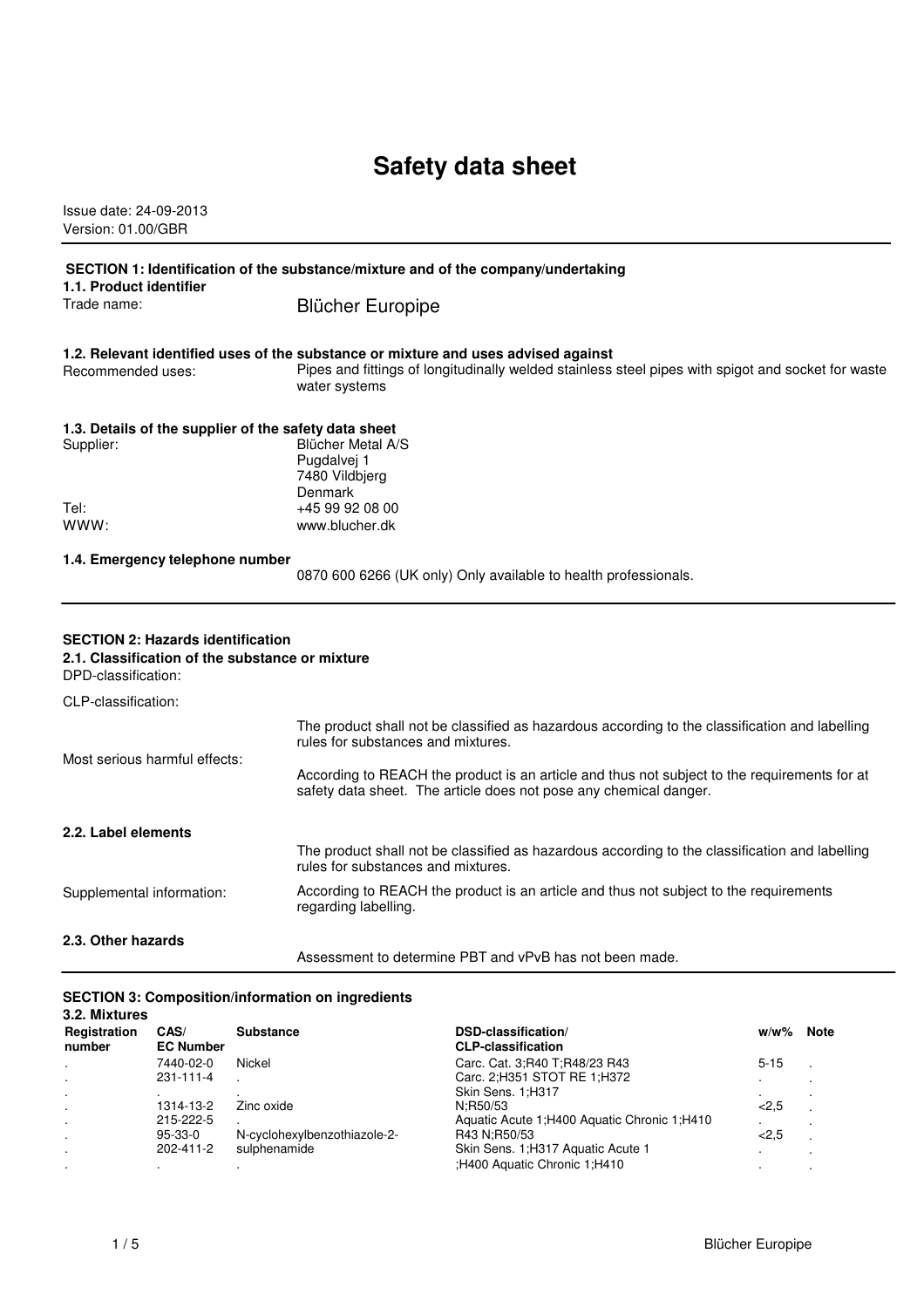| <b>SECTION 4: First aid measures</b><br>4.1. Description of first aid measures                                                                                                                                                                |                                                                                                                                                                                                                                                                                         |
|-----------------------------------------------------------------------------------------------------------------------------------------------------------------------------------------------------------------------------------------------|-----------------------------------------------------------------------------------------------------------------------------------------------------------------------------------------------------------------------------------------------------------------------------------------|
| Inhalation:                                                                                                                                                                                                                                   | Not relevant as the product is an article.                                                                                                                                                                                                                                              |
| Ingestion:                                                                                                                                                                                                                                    | Not relevant as the product is an article.                                                                                                                                                                                                                                              |
| Skin:                                                                                                                                                                                                                                         | Not relevant as the product is an article. Wash skin with soap and water.                                                                                                                                                                                                               |
| Eyes:                                                                                                                                                                                                                                         | Flush with water (preferably using eye wash equipment) until irritation subsides. Seek medical<br>advice if symptoms persist.                                                                                                                                                           |
| 4.2. Most important symptoms and effects, both acute and delayed                                                                                                                                                                              | The article does not pose any chemical danger.<br>4.3. Indication of any immediate medical attention and special treatment needed                                                                                                                                                       |
|                                                                                                                                                                                                                                               | No special immediate treatment required. Treat symptoms.                                                                                                                                                                                                                                |
| <b>SECTION 5: Firefighting measures</b><br>5.1. Extinguishing media<br>Suitable extinguishing media                                                                                                                                           | The product is not directly flammable. Choose extinguishing agents based on the surrounding                                                                                                                                                                                             |
|                                                                                                                                                                                                                                               | fire.                                                                                                                                                                                                                                                                                   |
| 5.2. Special hazards arising from the substance or mixture                                                                                                                                                                                    | The product is not directly flammable. Avoid inhalation of vapour and fumes - seek fresh air.                                                                                                                                                                                           |
| 5.3. Advice for firefighters                                                                                                                                                                                                                  | No special requirements.                                                                                                                                                                                                                                                                |
| <b>SECTION 6: Accidental release measures</b><br>For non-emergency personnel:<br>For emergency responders:<br>6.2. Environmental precautions<br>6.3. Methods and material for containment and cleaning up<br>6.4. Reference to other sections | 6.1. Personal precautions, protective equipment and emergency procedures<br>No special requirements.<br>No special requirements.<br>Prevent spillage from entering drains and/or surface water.<br>Sweep up/collect spills for possible reuse or transfer to suitable waste containers. |
|                                                                                                                                                                                                                                               | See section 13 for instructions on disposal.                                                                                                                                                                                                                                            |
| <b>SECTION 7: Handling and storage</b><br>7.1. Precautions for safe handling                                                                                                                                                                  | No special requirements.                                                                                                                                                                                                                                                                |
| 7.2. Conditions for safe storage, including any incompatibilities                                                                                                                                                                             | No special storage requirements.                                                                                                                                                                                                                                                        |
| 7.3. Specific end use(s)                                                                                                                                                                                                                      | None.                                                                                                                                                                                                                                                                                   |
| <b>SECTION 8: Exposure controls/personal protection</b><br>8.1. Control parameters                                                                                                                                                            |                                                                                                                                                                                                                                                                                         |
| Legal basis:                                                                                                                                                                                                                                  | EH40/2005 Workplace exposure limits. Last amended December 2011.                                                                                                                                                                                                                        |
|                                                                                                                                                                                                                                               | Contains no substances subject to reporting requirements.                                                                                                                                                                                                                               |
| 8.2. Exposure controls<br>Appropriate engineering controls:                                                                                                                                                                                   | No special requirements.                                                                                                                                                                                                                                                                |
| Personal protective equipment,<br>eye/face protection:                                                                                                                                                                                        | Not required.                                                                                                                                                                                                                                                                           |
| Personal protective equipment,<br>skin protection:                                                                                                                                                                                            | Not required.                                                                                                                                                                                                                                                                           |
| Personal protective equipment,                                                                                                                                                                                                                |                                                                                                                                                                                                                                                                                         |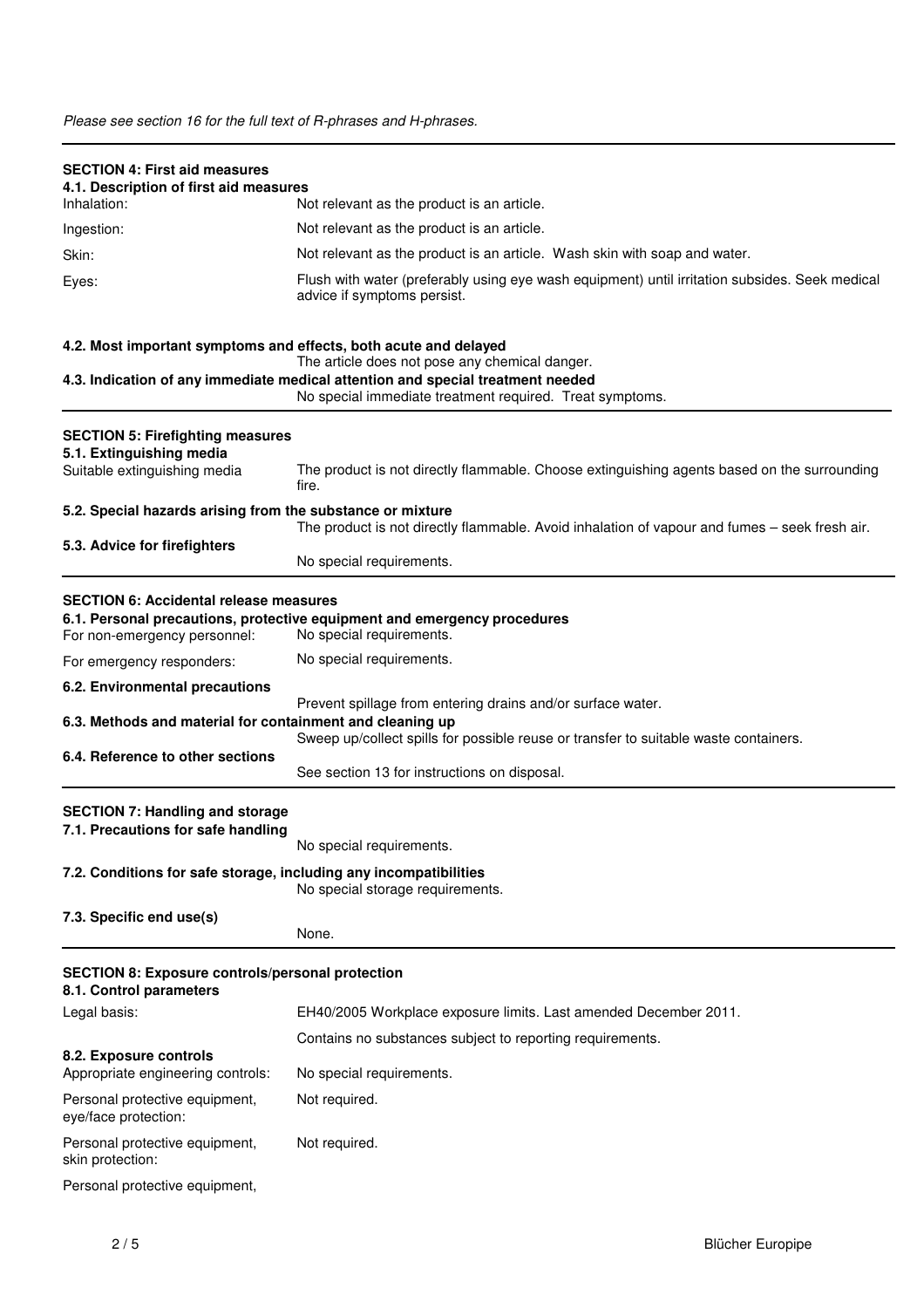### Not required.

respiratory protection:

Environmental exposure controls: Ensure compliance with local regulations for emissions.

#### **SECTION 9: Physical and chemical properties**

| 9.1. Information on basic physical and chemical properties |                             |  |
|------------------------------------------------------------|-----------------------------|--|
| State:                                                     | Solid substance             |  |
| Colour:                                                    | Silver                      |  |
| Odour:                                                     | Odourless                   |  |
| Odour threshold:                                           | Not applicable.             |  |
| pH (solution for use):                                     | Not applicable.             |  |
| pH (concentrate):                                          | Not applicable.             |  |
| Melting point/freezing point:                              | Not applicable.             |  |
| Initial boiling point and boiling                          | Not applicable.             |  |
| range:                                                     |                             |  |
| Flash point:                                               | Not flammable.              |  |
| Evaporation rate:                                          | Not applicable.             |  |
| Flammability (solid, gas):                                 | Not flammable.              |  |
| Upper/lower flammability limits:                           | Not applicable.             |  |
| Upper/lower explosive limits:                              | Not applicable.             |  |
| Vapour pressure:                                           | Not applicable.             |  |
| Vapour density:                                            | Not applicable.             |  |
| Relative density:                                          | No data                     |  |
| Solubility:                                                | Not applicable.             |  |
| <b>Partition coefficient</b>                               | Not applicable.             |  |
| n-octanol/water:                                           |                             |  |
| Auto-ignition temperature:                                 | Not spontaneously flammable |  |
| Decomposition temperature:                                 | Not applicable.             |  |
| Viscosity:                                                 | Not applicable.             |  |
| Explosive properties:                                      | Non-explosive               |  |
| Oxidising properties:                                      | Non-oxidising.              |  |
| 9.2. Other information                                     |                             |  |

None.

## **SECTION 10: Stability and reactivity**

| 10.1. Reactivity                         |                                                                               |
|------------------------------------------|-------------------------------------------------------------------------------|
|                                          | Not reactive.                                                                 |
| 10.2. Chemical stability                 |                                                                               |
|                                          | The product is stable when used in accordance with the supplier's directions. |
| 10.3. Possibility of hazardous reactions |                                                                               |
|                                          | No risk of hazardous reactions.                                               |
| 10.4. Conditions to avoid                |                                                                               |
|                                          | None known.                                                                   |
| 10.5. Incompatible materials             |                                                                               |
|                                          | None known.                                                                   |
| 10.6. Hazardous decomposition products   |                                                                               |
|                                          | None known.                                                                   |
|                                          |                                                                               |

### **SECTION 11: Toxicological information**

|  |  |  | 11.1. Information on toxicological effects |  |
|--|--|--|--------------------------------------------|--|
|--|--|--|--------------------------------------------|--|

| Acute toxicity - oral:             | The product does not have to be classified. Test data are not available. |                                                                                               |
|------------------------------------|--------------------------------------------------------------------------|-----------------------------------------------------------------------------------------------|
| Acute toxicity - dermal:           | The product does not have to be classified. Test data are not available. |                                                                                               |
| Acute toxicity - inhalation:       | The product does not have to be classified. Test data are not available. |                                                                                               |
| Skin corrosion/irritation:         | The product does not have to be classified. Test data are not available. |                                                                                               |
| Serious eye damage/eye irritation: | The product does not have to be classified. Test data are not available. |                                                                                               |
| Respiratory sensitisation or skin  |                                                                          | May cause sensitization by skin contact. Symptoms include reddening, swelling, blistering and |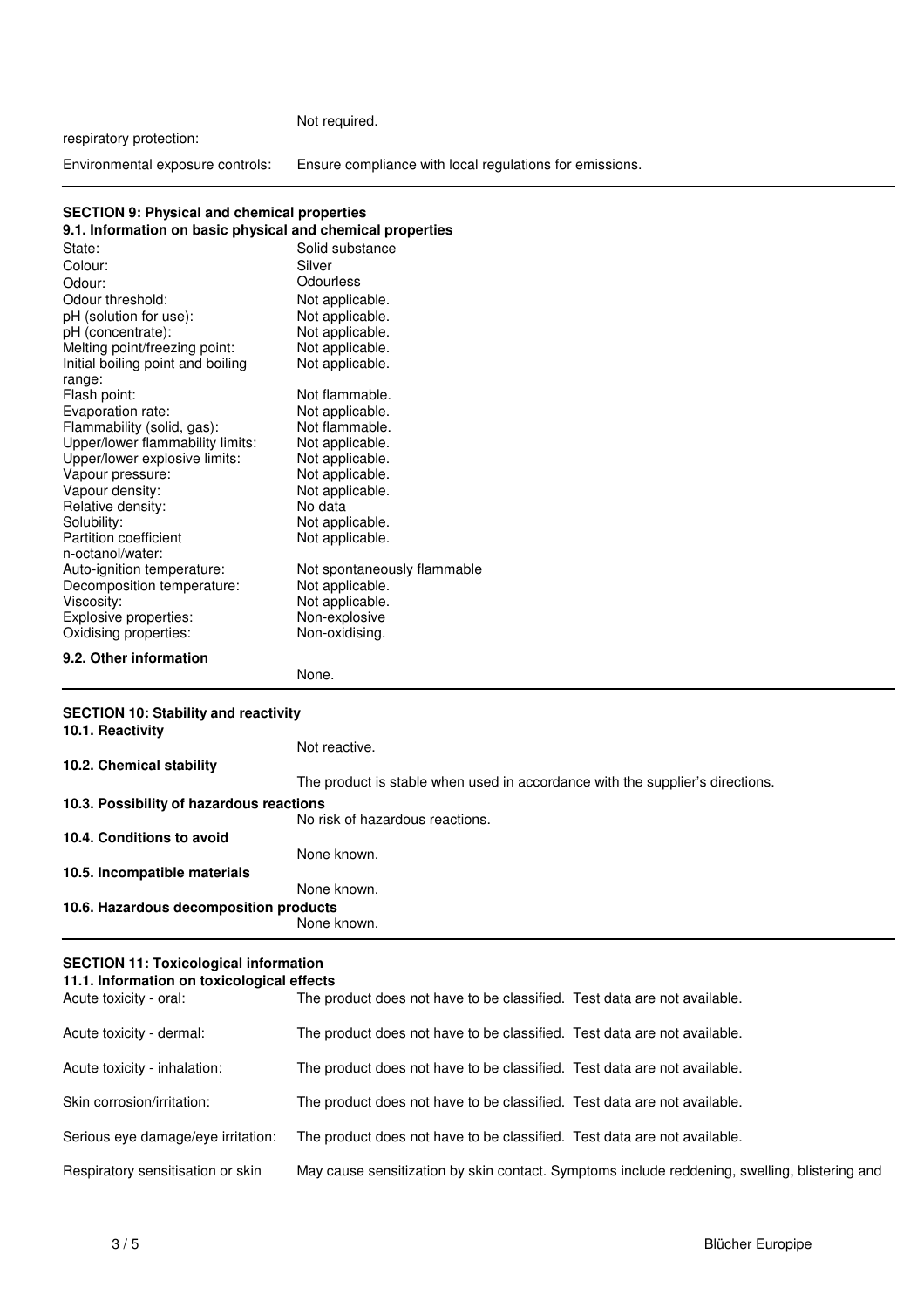| sensitisation:               | ulceration – often slowly developing.                                                                                                                                         |
|------------------------------|-------------------------------------------------------------------------------------------------------------------------------------------------------------------------------|
| Germ cell mutagenicity:      | The product does not have to be classified. Test data are not available.                                                                                                      |
| Carcinogenic properties:     | The product contains at least one substance that is suspected of being carcinogenic. The<br>ingredients are chemically bound which means they cannot be absorbed in the body. |
| Reproductive toxicity:       | The product does not have to be classified. Test data are not available.                                                                                                      |
| Single STOT exposure:        | The product does not have to be classified. Test data are not available.                                                                                                      |
| Repeated STOT exposure:      | The product does not have to be classified. Test data are not available.                                                                                                      |
| Aspiration hazard:           | The product does not have to be classified. Test data are not available.                                                                                                      |
| Other toxicological effects: | None known.                                                                                                                                                                   |

| <b>SECTION 12: Ecological information</b><br>12.1. Toxicity                 |                                                                                     |
|-----------------------------------------------------------------------------|-------------------------------------------------------------------------------------|
|                                                                             | The product does not have to be classified. Test data are not available.            |
| 12.2. Persistence and degradability                                         |                                                                                     |
|                                                                             | Not expected to be biodegradable.                                                   |
| 12.3. Bioaccumulative potential                                             | No bioaccumulation expected.                                                        |
| 12.4. Mobility in soil                                                      |                                                                                     |
|                                                                             | Solid immobile mass.                                                                |
| 12.5. Results of PBT and vPvB assessment                                    | The product does not contain any PBT or vPvB substances.                            |
| 12.6. Other adverse effects                                                 | None known.                                                                         |
| <b>SECTION 13: Disposal considerations</b><br>13.1. Waste treatment methods |                                                                                     |
|                                                                             | Avoid unnecessary release to the environment. Contact the local authorities.        |
|                                                                             | EWC code: Depends on line of business and use, for instance 17 04 05 iron and steel |
| <b>SECTION 14: Transport information</b>                                    |                                                                                     |
|                                                                             | The product is not covered by the rules for transport of dangerous goods.           |
| 14.1. UN number                                                             |                                                                                     |

### - **14.7. Transport in bulk according to Annex II of MARPOL73/78 and the IBC Code**

-

### **SECTION 15: Regulatory information**

**14.2. UN proper shipping name** - **14.3. Transport hazard class(es)** -

**14.5. Environmental hazards** - **14.6. Special precautions for user**

**15.1. Safety, health and environmental regulations/legislation specific for the substance or mixture** Special provisions:

**14.4. Packing group**